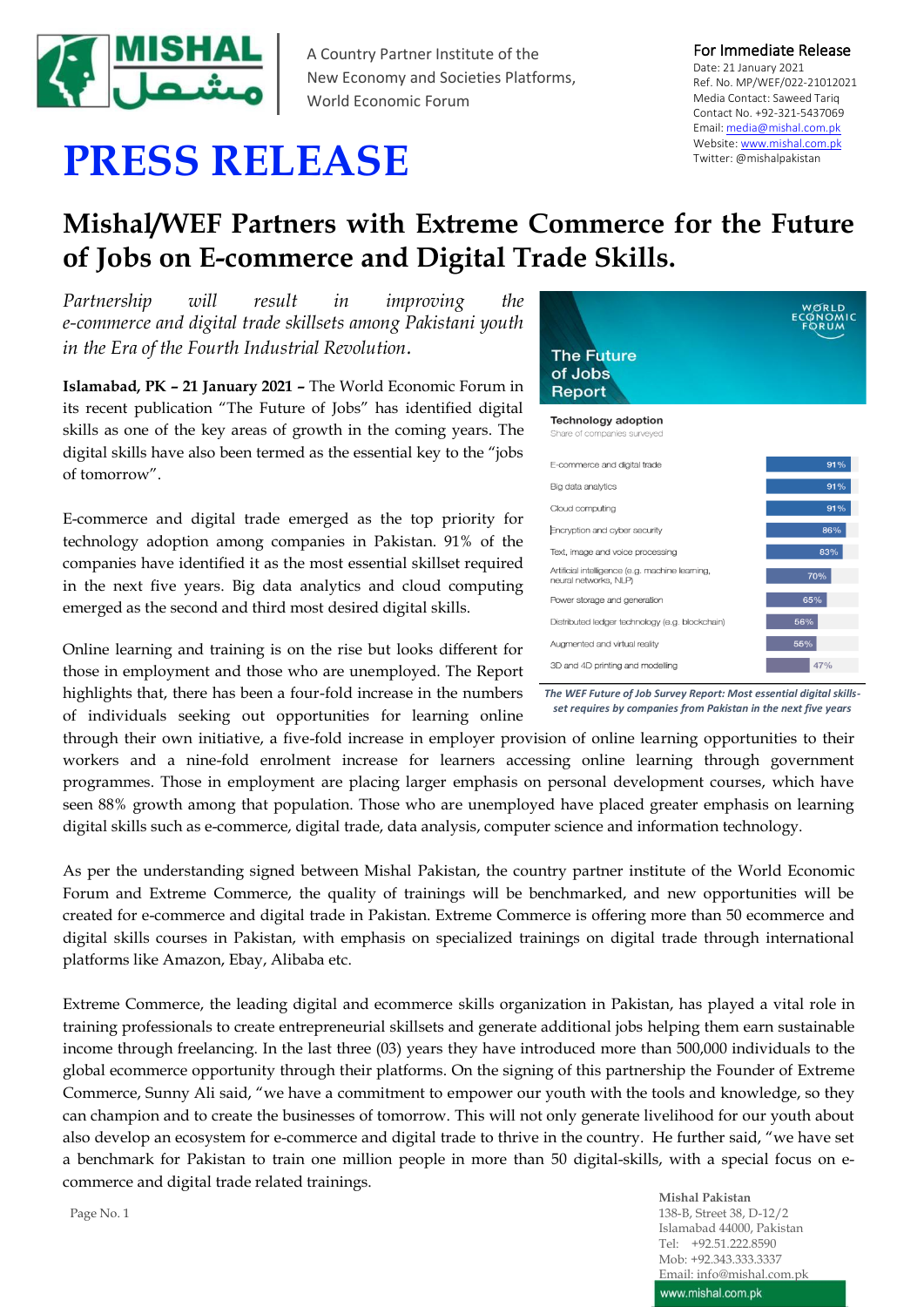

A Country Partner Institute of the New Economy and Societies Platforms, World Economic Forum

Amir Jahangir, Chief Executive Officer of Mishal Pakistan, the Country Partner Institute of the World Economic Forum said, "the future of work has already arrived for a large majority of the online white-collar workforce". He further said, "Eighty-four percent of employers globally, are set to rapidly digitalize working processes, including a significant expansion of remote work—with the potential to move 44% of their workforce to operate remotely". Jahangir said, "To address concerns about productivity and well-being, about one-third of all employers expect to also take steps to create a sense of community, connection and belonging among employees through digital tools, skills, and to tackle the well-being challenges posed by the shift to remote work".

On average, companies estimate that around 40% of workers will require reskilling of six months or less, and 94% of business leaders report that they expect employees to pick up new skills on the job, a sharp uptake from 65% in 2018.

The Future of Jobs Report of the World Economic Forum, identifies that, online learning and training are on the rise but looks different for those in employment and those who are unemployed. There has been a four-fold increase in the numbers of individuals seeking out opportunities for learning online through their own initiative, a five-fold increase in employer provision of online learning opportunities to their workers and a nine-fold enrolment increase for learners accessing online learning through government programmes. Those in employment are placing larger emphasis on personal development courses, which have seen 88% growth among that population. Those who are unemployed have placed greater emphasis on learning digital skills such as data analysis, computer science and information technology.

*Pakistan has the potential to generate USD\$1 Billion just through ecommerce service export and freelancing in the next five years.*

> *- Sunny Ali, Founder and CEO,*

In its third edition, *The Future of Jobs* report maps the jobs and skills of the future, tracking the pace of change. It aims to shed light on the pandemic-related disruptions in 2020, contextualized within a longer history of economic cycles and the expected outlook for technology adoption, jobs and skills in the next five years. The Future of Jobs survey informs the report. It is based on the projections of senior business leaders (typically Chief Human Resource Officers and Chief Strategy Officers) representing nearly 300 global companies, which collectively employ 8 million workers.

It presents the workforce planning and quantitative projections of chief human resource and strategy officers through to 2025, while also drawing on the expertise of a wide range of World Economic Forum executive and expert communities. The report features data from LinkedIn, Coursera, ADP and FutureFit.AI, which have provided innovative new metrics to shed light on one of the most important challenges of our time.

Extreme Commerce is a leading professional training provider of digital skills for running and managing global and local ecommerce businesses. It offers training program that ensure ecommerce businesses have smooth and profitable run. It has fully trained professionals with experiences and expertise in digital trade and successful ecommerce businesses.

Mishal Pakistan is Pakistan's leading strategic communication and design company, is the country Partner Institute of the Future of Economic Progress System Initiative, World Economic Forum. Mishal is responsible to generate primary data on more than 150 indicators measuring Pakistan's competitiveness. Mishal's foremost domain of activity is behavior change communication, strategic communication with a spotlight on media and perception management.

> **Mishal Pakistan** 138-B, Street 38, D-12/2 Islamabad 44000, Pakistan Tel: +92.51.222.8590 Mob: +92.343.333.3337 Email: info@mishal.com.pk www.mishal.com.pk

Page No. 2